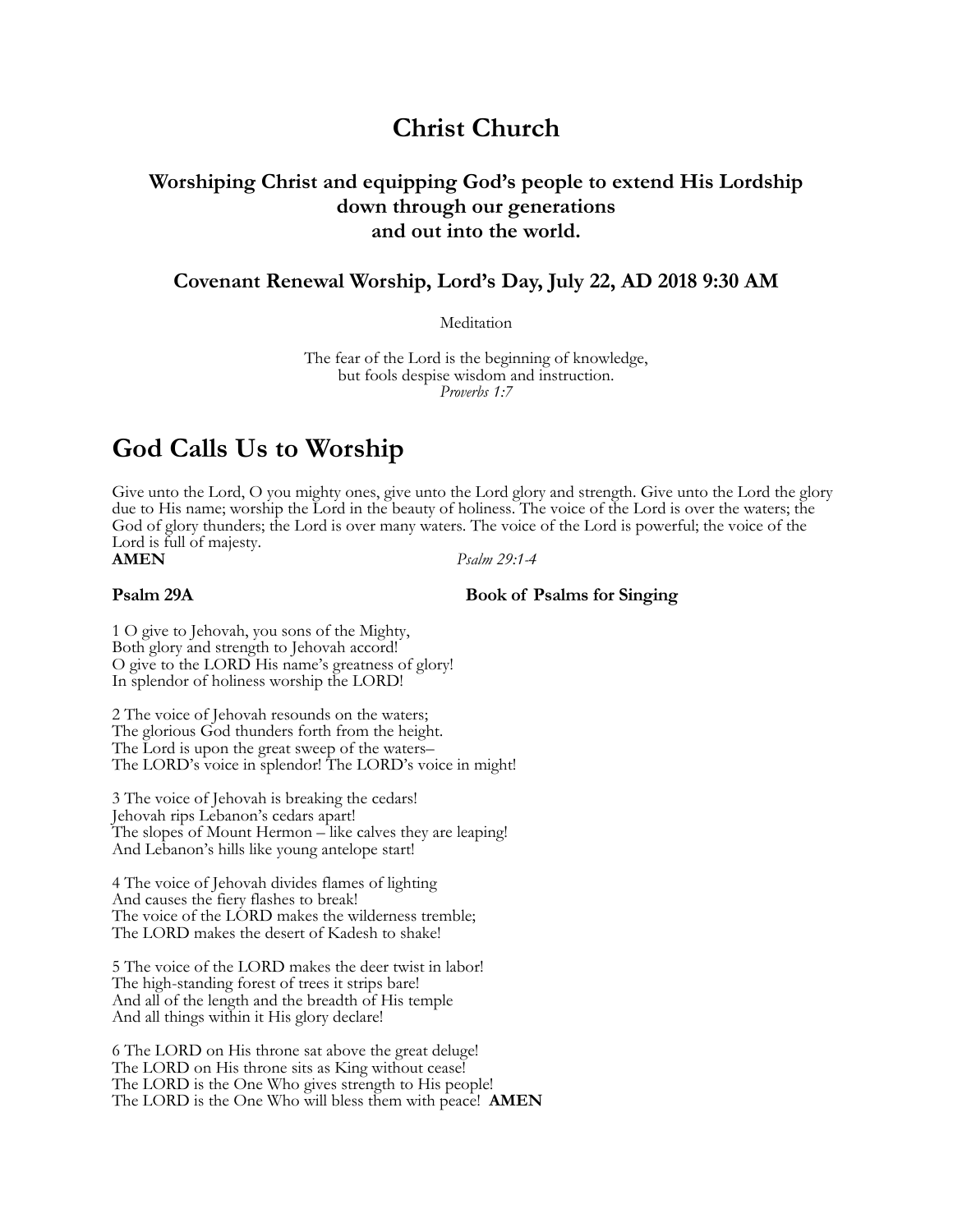**Responsive Reading**<br>Leader: Oh, clap your hands, all you peoples! Shout to God with the voice Oh, clap your hands, all you peoples! Shout to God with the voice of triumph!

**Congregation: For the Lord Most High is awesome; He is a great King over all the earth.**

Leader: He will subdue the peoples under us, and the nations under our feet.

### **Congregation: He will choose our inheritance for us, the excellence of Jacob whom He loves. Selah**

Leader: God has gone up with a shout, the Lord with the sound of a trumpet.

### **Congregation: Sing praises to God, sing praises! Sing praises to our King, sing praises!**

Leader: For God is the King of all the earth; sing praises with understanding.

### **Congregation: God reigns over the nations; God sits on His holy throne.**

Leader: The princes of the people have gathered together, the people of the God of Abraham.

#### **Congregation: For the shields of the earth belong to God; He is greatly exalted. AMEN**

## Praise to the Lord, the Almighty Trinity Hymnal 53

1 Praise to the Lord, the Almighty, The King of creation! O my soul, praise Him, For He is thy health and salvation! All ye who hear, now to His temple draw near, Join me in glad adoration.

2 Praise to the Lord, who o'er all things So wondrously reigneth, Shelters thee under His wings, Yea, so gently sustaineth! Hast thou not seen how thy desires e'er have Been granted in what He ordaineth?

3 Praise to the Lord, Who doth prosper Thy work and defend thee! Surely His goodness and mercy Here daily attend thee; Ponder anew what the Almighty will do, If with His love He befriend thee.

4 Praise to the Lord, Who with marvelous Wisdom hath made thee, Decked thee with health, And with loving hand guided and stayed thee. How oft in grief Hath not He brought thee relief, Spreading His wings to o'ershade thee!

5 Praise to the Lord! O let all That is in me adore Him! All that hath life and breath, Come now with praises before Him! Let the amen sound from His people again; Gladly fore'er we adore Him. **AMEN**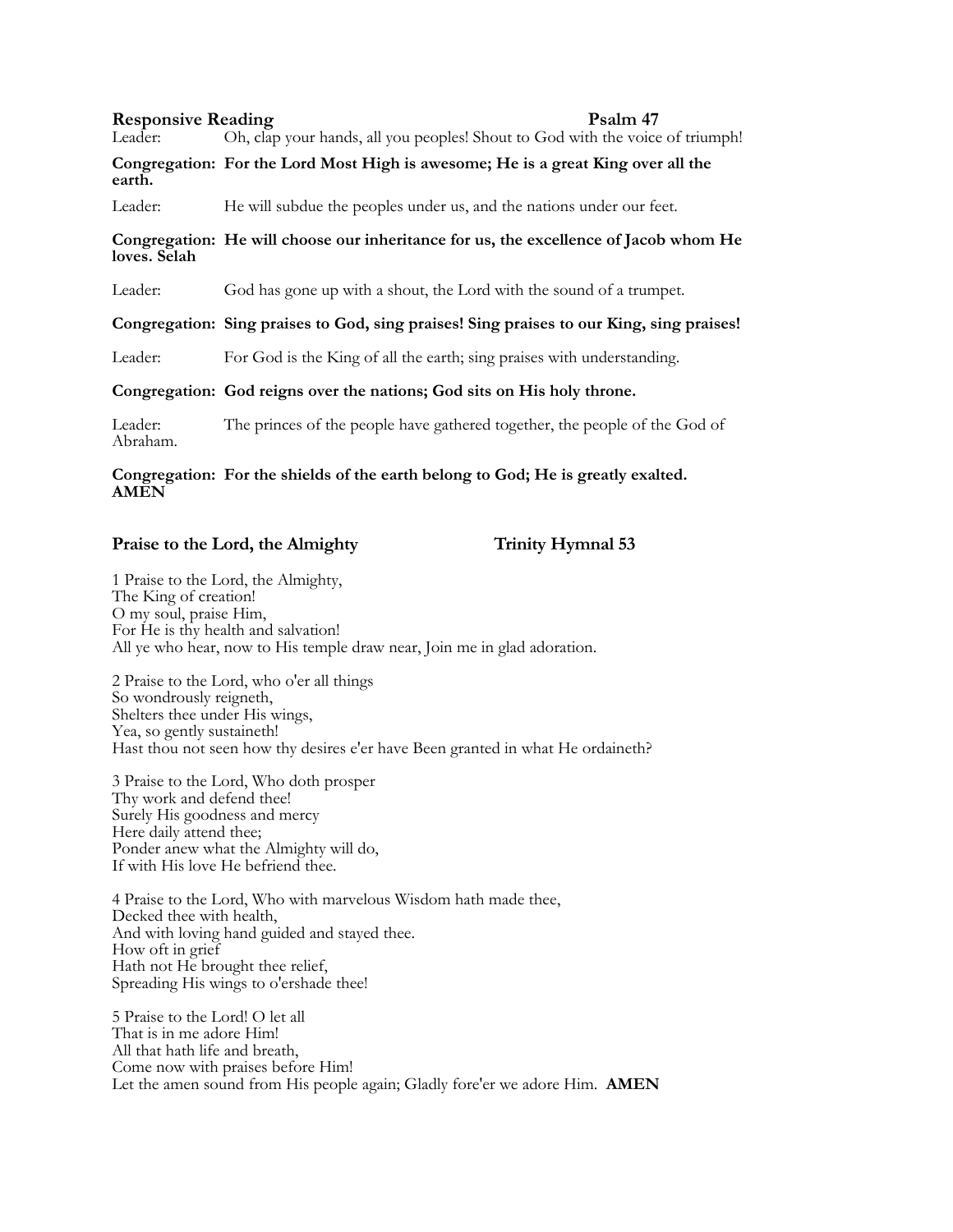# **Confession of Sin**

The voice of one crying in the wilderness: "Prepare the way of the Lord; make straight in the desert a highway for our God. Every valley shall be exalted and every mountain and hill brought low; the crooked places shall be made straight and the rough places smooth... **AMEN** *Isaiah 40:3-4* be made straight and the rough places smooth... **AMEN** 

Silent Confession followed by Corporate Confession

Leader: Let us confess our sins to Almighty God.

**Congregation: Lord Jesus, we sin. Grant that we may never cease grieving because of it, Never be content with self, Never think we can reach a point of perfection. Kill our envy, command our tongues, trample down self. Give us grace to be holy, kind, gentle, pure, peaceable, To live for You and not for self, to copy Your words, acts, spirit, To be transformed into Your likeness, to be consecrated wholly to You, To live entirely to Your glory through Jesus Christ our Lord. AMEN**

### **Assurance of Pardon**

"Because he has set his love upon Me, therefore I will deliver him; I will set him on high, because he has known My name. He shall call upon Me, and I will answer him; I will be with him in trouble; I will deliver him and honor him. With long life I will satisfy him, and show him My salvation." **AMEN** *Psalm 91:14-16*

Leader: Our sins are forgiven!

Congregation: Thanks be to God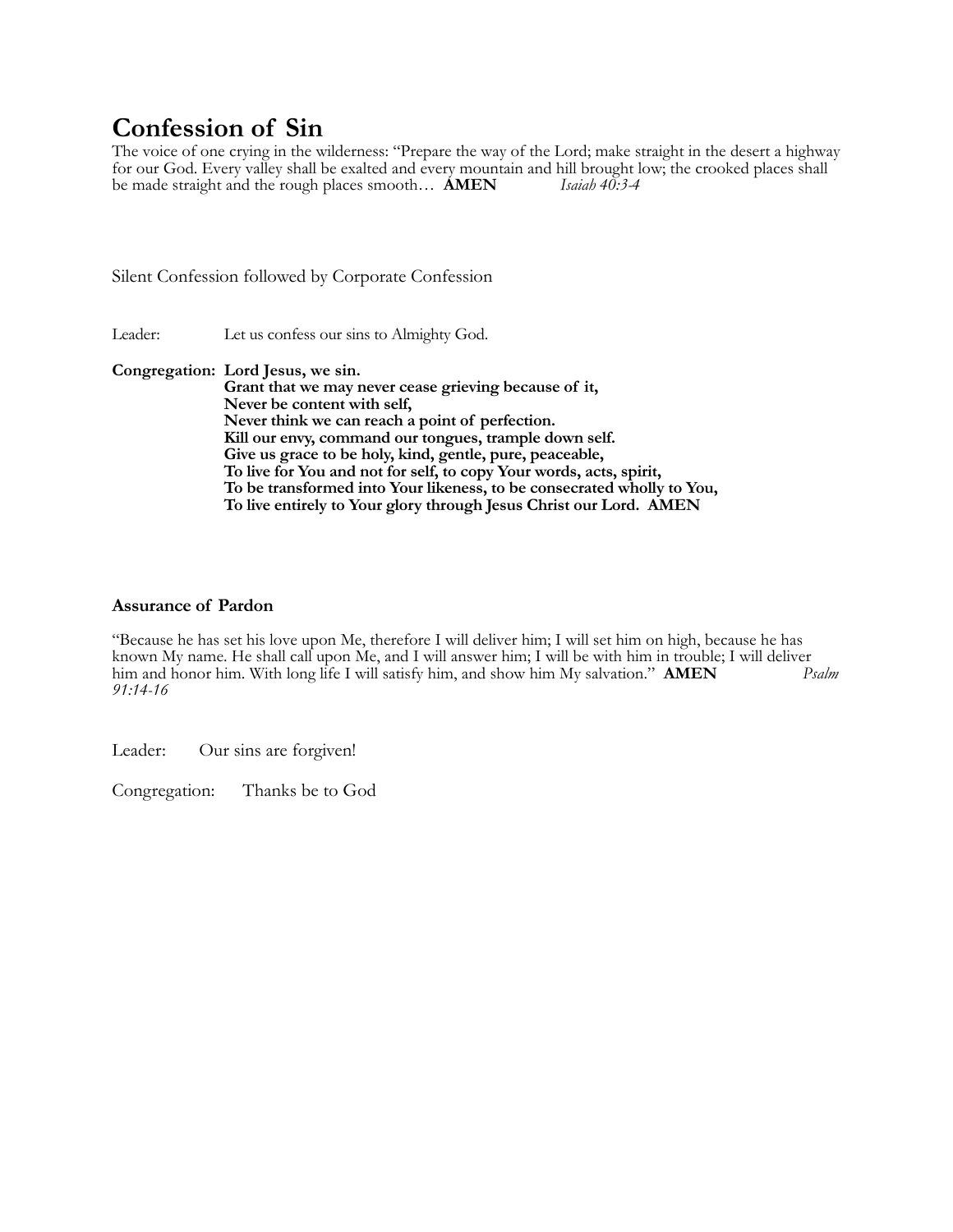#### **Jesus, Lover of My Soul Trinity Hymnal 508**

1 Jesus, lover of my soul, Let me to Thy bosom fly, While the nearer waters roll, While the tempest still is high: Hide me, O my Savior, hide, Till the storm of life is past; Safe into the haven guide, O receive my soul at last!

2 Other refuge have I none, Hangs my helpless soul on Thee; Leave, ah! leave me not alone, Still support and comfort me! All my trust on Thee is stayed, All my help from Thee I bring; Cover my defenseless head With the shadow of Thy wing.

3 Thou, O Christ, art all I want; More than all in Thee I find: Raise the fallen, cheer the faint, Heal the sick, and lead the blind. Just and holy is Thy name; I am all unrighteousness; False and full of sin I am, Thou art full of truth and grace.

4 Plenteous grace with Thee is found, Grace to cover all my sin; Let the healing streams abound; Make and keep me pure within: Thou of life the fountain art, Freely let me take of Thee; Spring thou up within my heart, Rise to all eternity. **AMEN**

#### **Confession of Faith Selections from the Westminster Creed**

**Congregation: I believe God is a Spirit, infinite, eternal, and unchangeable, in His being, wisdom, power, holiness, justice, goodness, and truth; I believe there is but one true and living God; that there are three persons in the Godhead: the Father, the Son, and the Holy Ghost; and that these three are one God, the same in substance, equal in power and glory; I believe God has foreordained whatever comes to pass; that God made all things of nothing, by the word of His power, in the space of six days, and all very good; and that God preserves and governs all His creatures and all their actions. AMEN**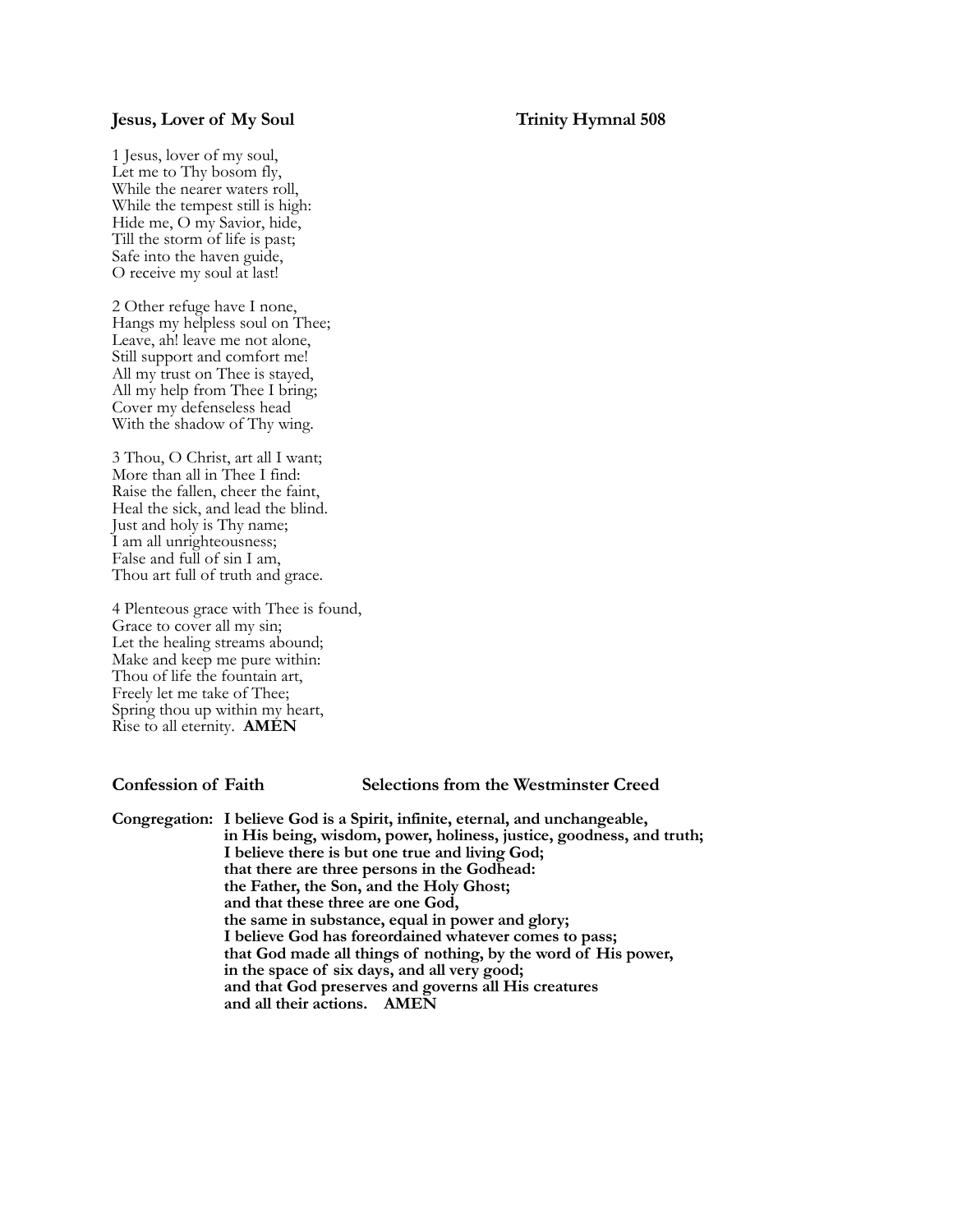### **Intercessory Prayer**

Seeing then that we have a great High Priest who has passed through the heavens, Jesus the Son of God, let us hold fast our confession. For we do not have a High Priest who cannot sympathize with our weaknesses, but was in all points tempted as we are, yet without sin. Let us therefore come boldly to the throne of grace, that we may obtain mercy and find grace to help in time of need. **AMEN** *Hebrews 4:14-16*

Leader Prays

| Congregation: | Our Father in heaven,<br>Hallowed be Your name.               |
|---------------|---------------------------------------------------------------|
|               | Your kingdom come.                                            |
|               | Your will be done on earth as it is in heaven.                |
|               | Give us this day our daily bread.                             |
|               | And forgive us our debts,                                     |
|               | As we forgive our debtors.                                    |
|               | And do not lead us into temptation,                           |
|               | But deliver us from the evil one.                             |
|               | For Yours is the kingdom and the power and the glory forever. |

AMEN

Tithes and Offerings Doxology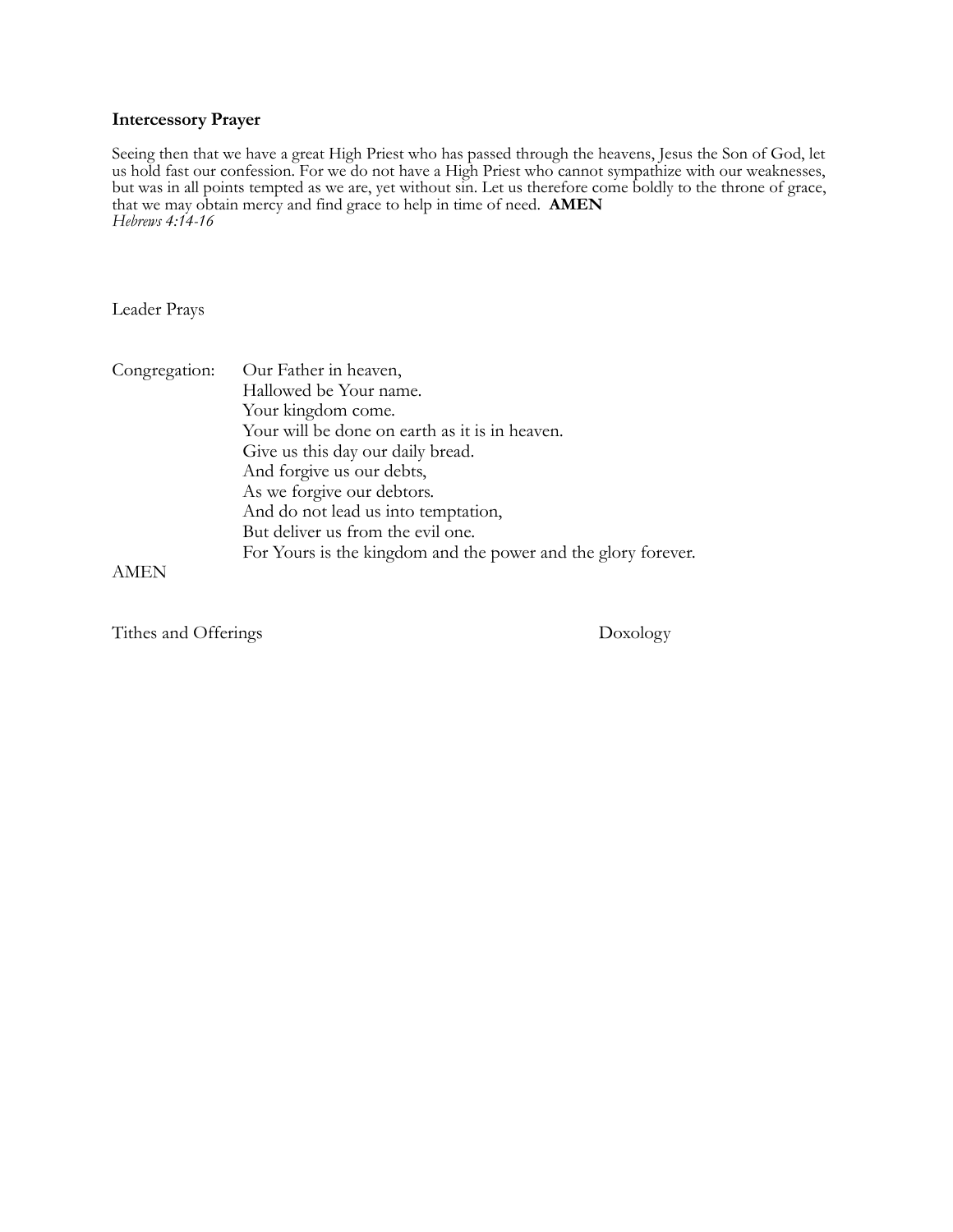# **God Consecrates Us with His Word**

The Reading of the Scriptures **Mark 1:1-15** 

Leader: The word of the Lord.

Congregation: Thanks be to God!

### **The Way of the Son** *Justin Wallick*

### We Come, O Christ, to You Trinity Hymnal 181

1 We come, O Christ, to You, True Son of God and man, By Whom all things consist, In Whom all life began: In You alone we live and move, And have our being in Your love.

2 You are the Way to God, Your blood our ransom paid; In You we face our Judge And Maker unafraid. Before the throne absolved we stand, Your love has met Your law's demand.

3 You are the living Truth! All wisdom dwells in You, The Source of every skill, The one eternal TRUE! O great I AM! In You we rest, Sure answer to our every quest.

4 You only are true Life, To know You is to live The more abundant life That earth can never give: O risen Lord! We live in You: In us each day Your life renew!

5 We worship You, Lord Christ, Our Savior and our King, To You our youth and strength Adoringly we bring: So fill our hearts, that all may view Your life in us, and turn to You. **AMEN**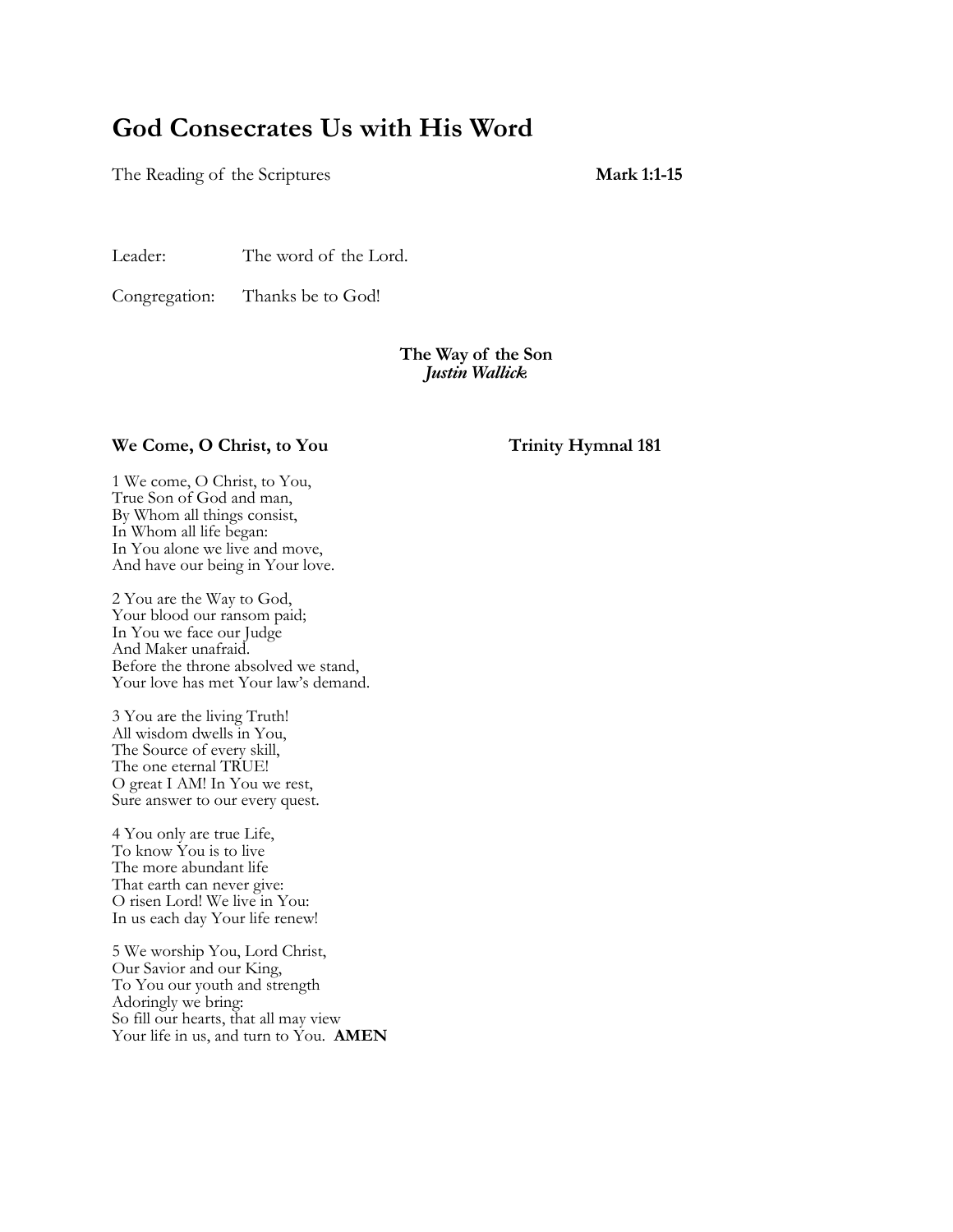# **God Communes With Us**

| Elder: | God is good!                                                                                                                                                                                                                                                                                                                                                                                                                                                                                                                                                                                              |
|--------|-----------------------------------------------------------------------------------------------------------------------------------------------------------------------------------------------------------------------------------------------------------------------------------------------------------------------------------------------------------------------------------------------------------------------------------------------------------------------------------------------------------------------------------------------------------------------------------------------------------|
|        | Congregation: All the time!                                                                                                                                                                                                                                                                                                                                                                                                                                                                                                                                                                               |
| Elder: | Let us give thanks to the Lord our God. Let us pray.                                                                                                                                                                                                                                                                                                                                                                                                                                                                                                                                                      |
|        | Congregation: We do not presume to come to this Your table,<br>O merciful Lord,<br>trusting in our own righteousness,<br>but in Your manifold and great mercies.<br>We are not worthy so much as to gather the crumbs under Your table.<br>But You are the same Lord;<br>You ever love to show mercy.<br>Grant us therefore, gracious Lord,<br>So to eat the flesh of Your dear Son Jesus Christ,<br>and to drink His cup,<br>that our sinful bodies may be made clean by His body,<br>and our souls washed through His most precious blood,<br>and that we may evermore dwell in Him, and He in us. AMEN |

### **The Sacrament of the Lord's Supper**

### At the Lamb's High Feast We Sing Trinity Hymnal 420

1 At the Lamb's high feast we sing Praise to our victorious King, Who has washed us in the tide Flowing from His pierced side; Praise we Him Whose love divine Gives His sacred blood for wine, Gives His body for the feast, Christ the victim, Christ the priest.

2 Where the paschal blood is poured, Death's dark angel sheathes his sword; Israel's hosts triumphant go Through the wave that drowns the foe. Praise we Christ, Whose blood was shed, Paschal victim, paschal bread; With sincerity and love Eat we manna from above.

3 Mighty victim from the sky, Pow'rs of hell beneath Thee lie; Death is conquered in the fight, Thou hast brought us life and light: Hymns of glory and of praise, Risen Lord, to Thee we raise; Holy Father, praise to Thee, With the Spirit, ever be. **AMEN**